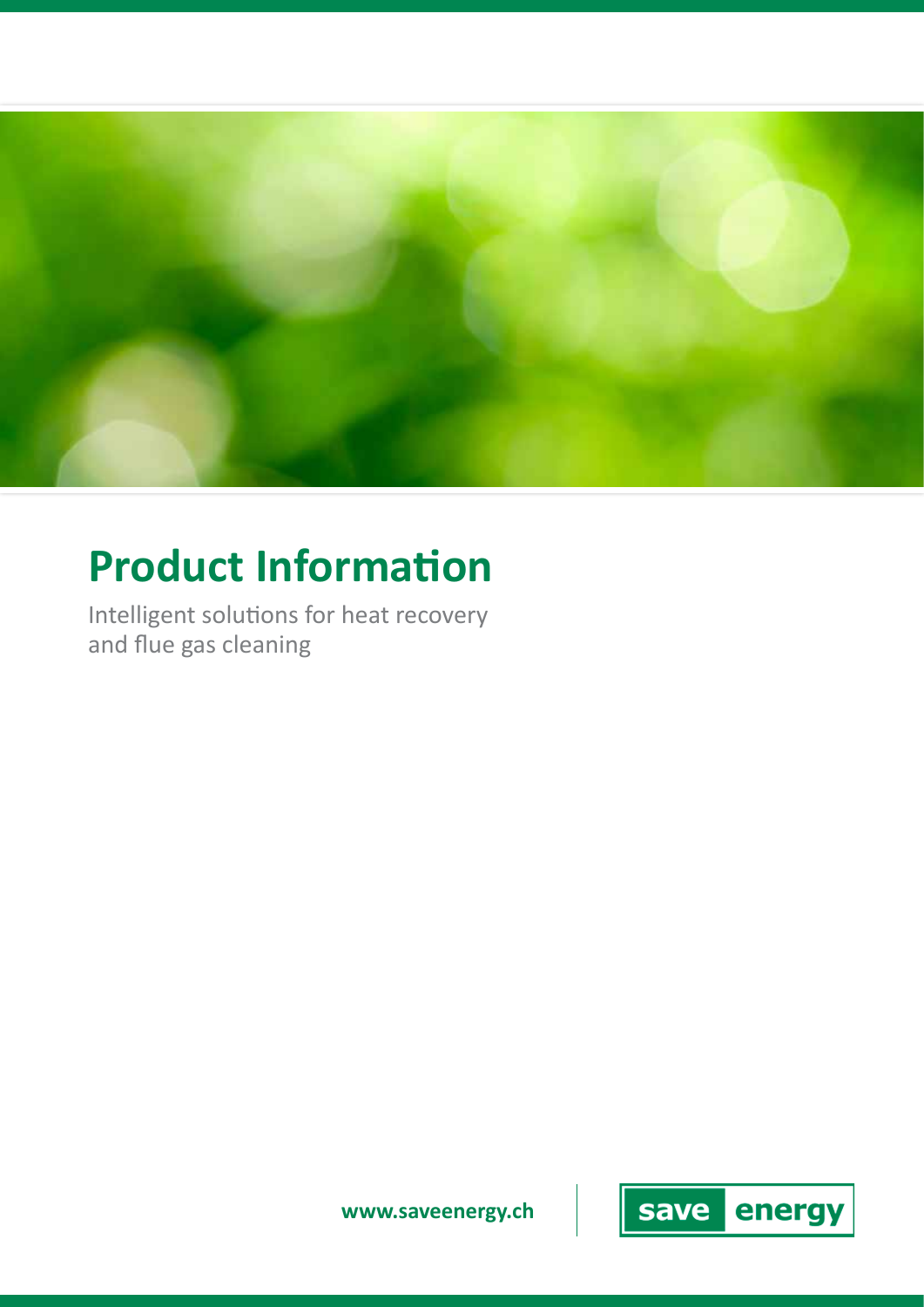**IS SaveEnergy AG** is a dynamic and innovative company. We are consistently working towards improving clean air and increasing the efficiency of thermal systems. IS SaveEnergy AG sees itself as a solutions provider. In addition to supplying highly efficient products, we also provide support in the problem analysis and improvement of boundary conditions.

Highly motivated employees ensure that projects are processed smoothly and successfully.

IS SaveEnergy AG is consistently enhancing its products. These improvements are based on state-of-the-art calculation software and research projects in cooperation with various Swiss colleges.



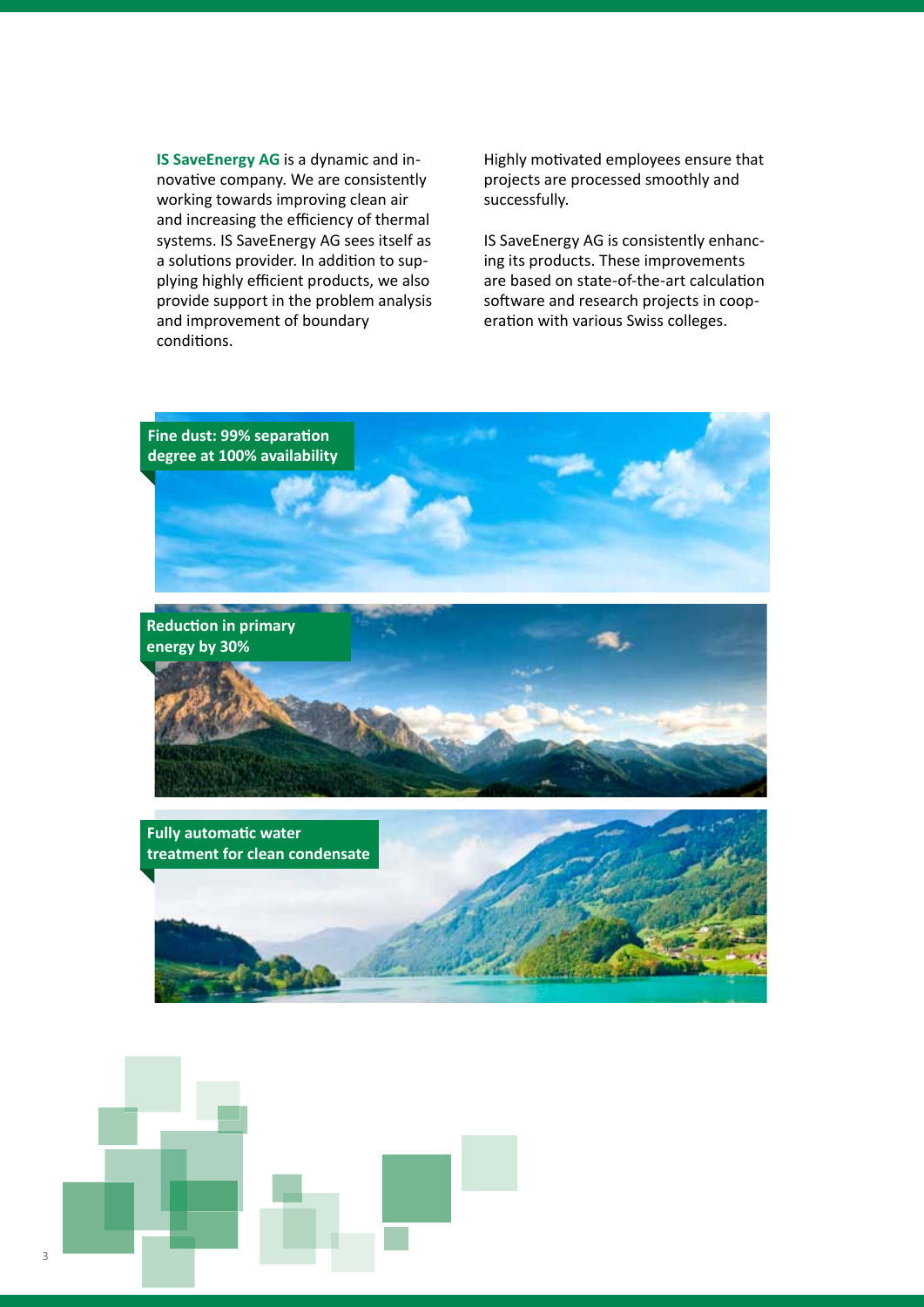*We develop, sell and maintain complete solutions for combined flue gas cleaning and heat recovery in wood-fired heating plants and industrial systems.*

### **Increase in costs for energy sources**

The International Energy Agency (IEA) forecasts a rise in the global energy demand. This increased demand will result in a price hike for energy sources in the medium term. As such, the efficient utilisation of primary energy will become even more important in the coming years.

### **Stricter clean air ordinances**

Many European states have made their clean air ordinances stricter. Air pollutants are to be reduced to a level that is harmless to both human health and the environment. These stricter regulations require the use of efficient particle filters for wood-firing systems.

## **Market areas**

IS SaveEnergy AG sees itself as a solutions provider. Highly efficient SaveEnergy products are optimally incorporated in the customer-specific environment by industry specialists. The ideal alignment

of the components to the process and customer needs results in a sustainable ecological and commercial benefit. IS SaveEnergy AG offers you industry-specific solutions for:

**Heating networks Pellet plants/sawmills Greenhouses Industrial applications**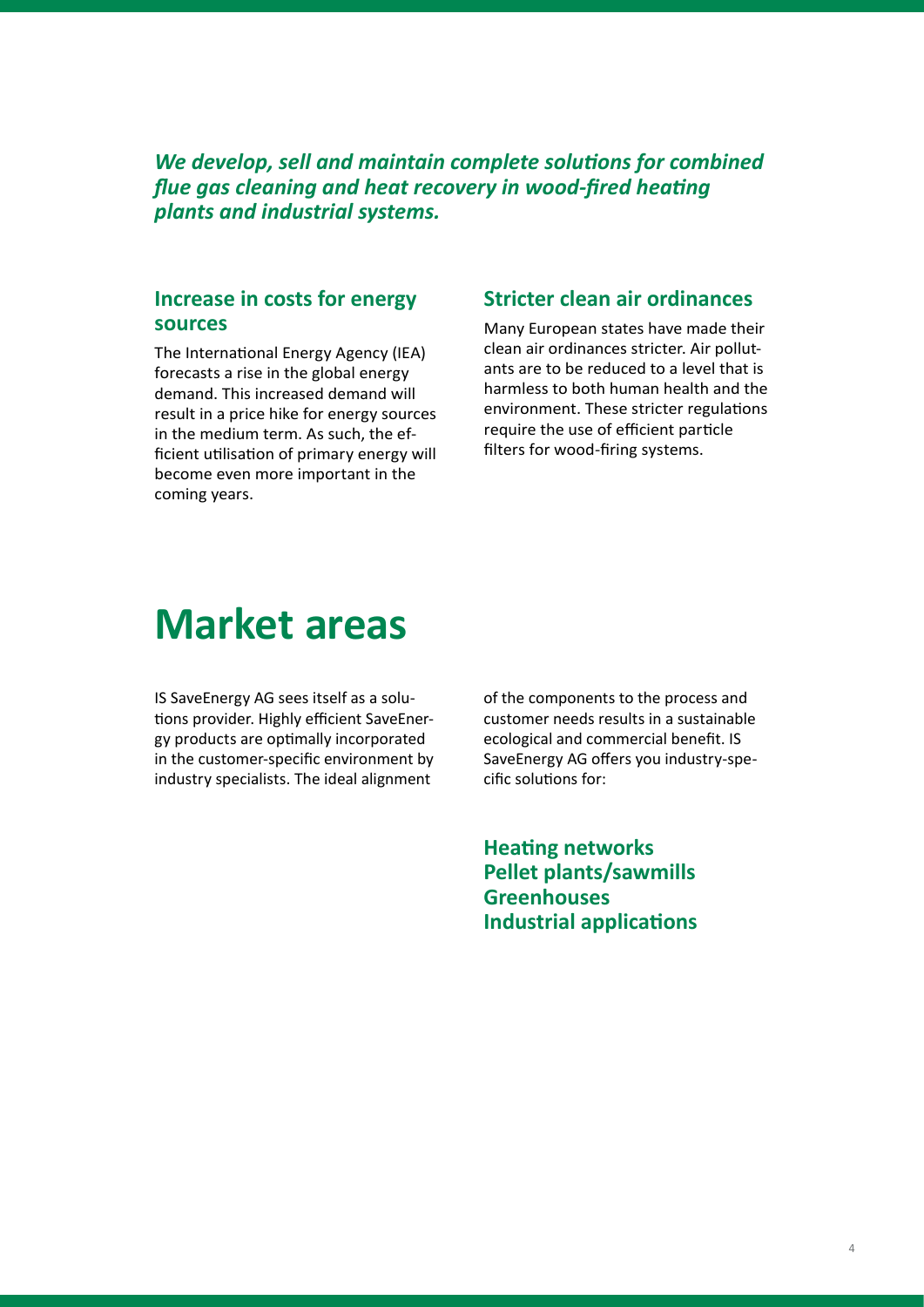## **Pellet plants and sawmills**

### *Pellet plants and sawmills are under increasing commercial pressure. The efficient use of the raw materials is a crucial factor for success.*

At pellet plants, flue gas condensation can be ideally used to pre-heat the drying air on belt dryers. In such systems, the belt dryer is connected upstream of an air heater. This uses the heat from condensation to heat the drying air to 50–60°C. The percentage of low-temperature heat is equivalent to about 50% of the overall heat requirement. High temperature heat is only required for reheating to 90°C.

This means that high temperature heat is therefore available for other processes.

In drum dryers, SaveEnergy solutions can be ideally used for recovery from the drum dryer flue gas. Waste heat is often recovered at a high temperature. The temperature of this waste heat is usually sufficient to operate a belt dryer without further energy resources.

## **Heating networks**

With SaveEnergy solutions, the overall efficiency of heating networks can be increased by 20-30% without the use of additional primary energy. In heating networks the heat from condensation is a perfect means with which to raise the return temperature of the network. For the efficient use of heat from condensation, average return temperatures of below 50°C are required. In heating networks with unsuitable return temperatures, 'bad' consumers can be identified by the SaveEnergy temperature management system. The temperature analysis derives a specific plan of measures for the optimisation of the heating network on the basis of a profitability analysis.

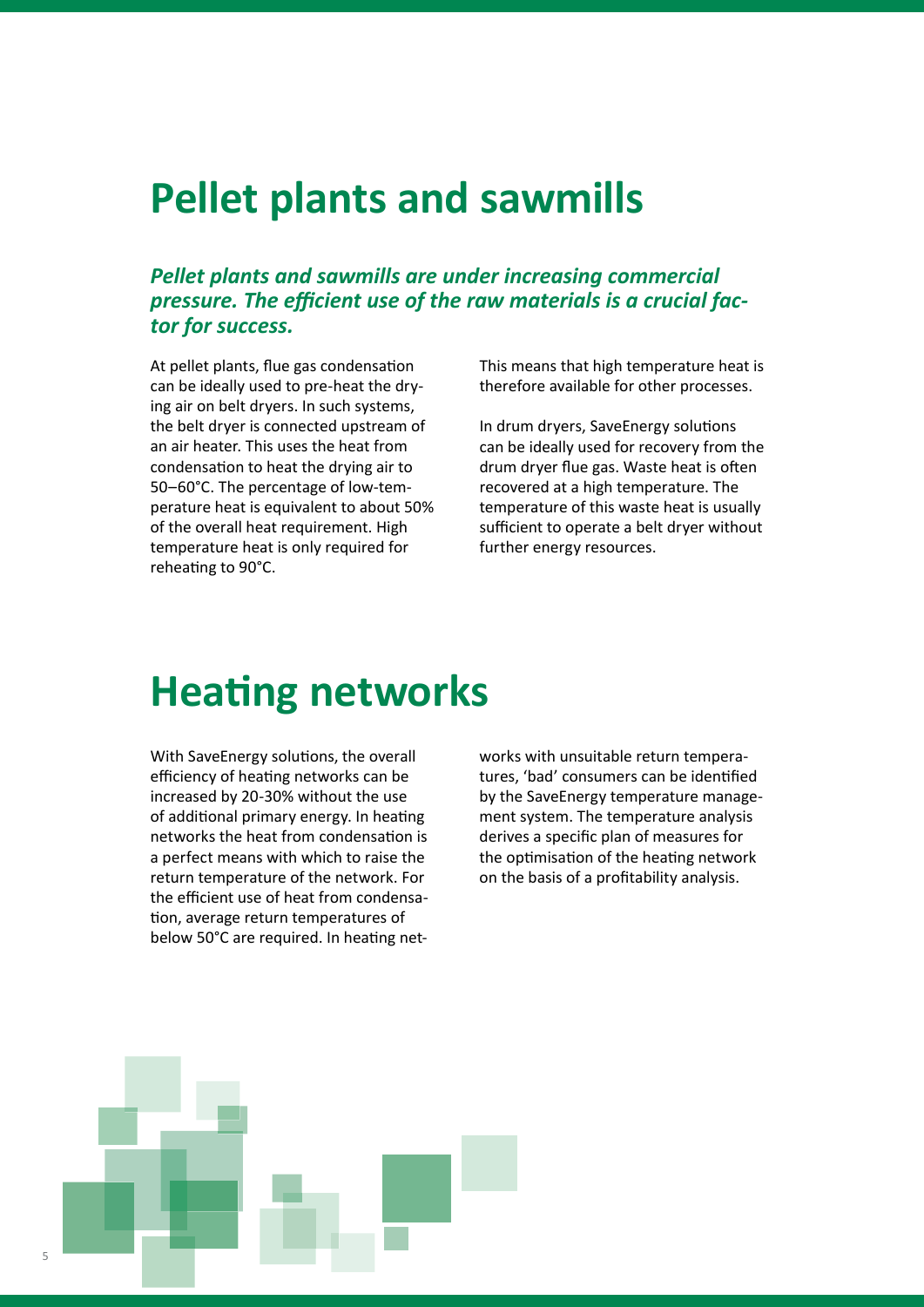### **Existing heating networks**

On the basis of the SaveEnergy temperature analysis, the return temperatures in the heating network can be reduced



#### **New heating networks**

Efficiency-increasing measures also pay off when implementing new wood-fired heating plants. Targeted measures for an efficient hydraulic design can often be implemented at an early stage. An efficient design allows a greater temperature spread between the forward and return temperatures. This in turn results in a reduced mass flow rate in the heating network. This allows the heating network to be dimensioned on a smaller scale. The low return temperatures also

allow heat to be recovered from the flue gas. An improvement of 20-30% in the overall degree of efficiency results in the use of a smaller wood-firing system with the same amount of heat. Part of the procurement costs incurred for the flue gas condensation unit is already financed by the lower investment costs for the wood-firing system. If profitability is considered from all angles, investments in efficiency-increasing measures pay off after only a few years. Increasing fuel costs will further improve the profitability of efficient systems.

to an average of 50°C with acceptable measures. In addition to the ability to recover heat from flue gas, the heat losses in the network are reduced. The greater temperature spread also allows more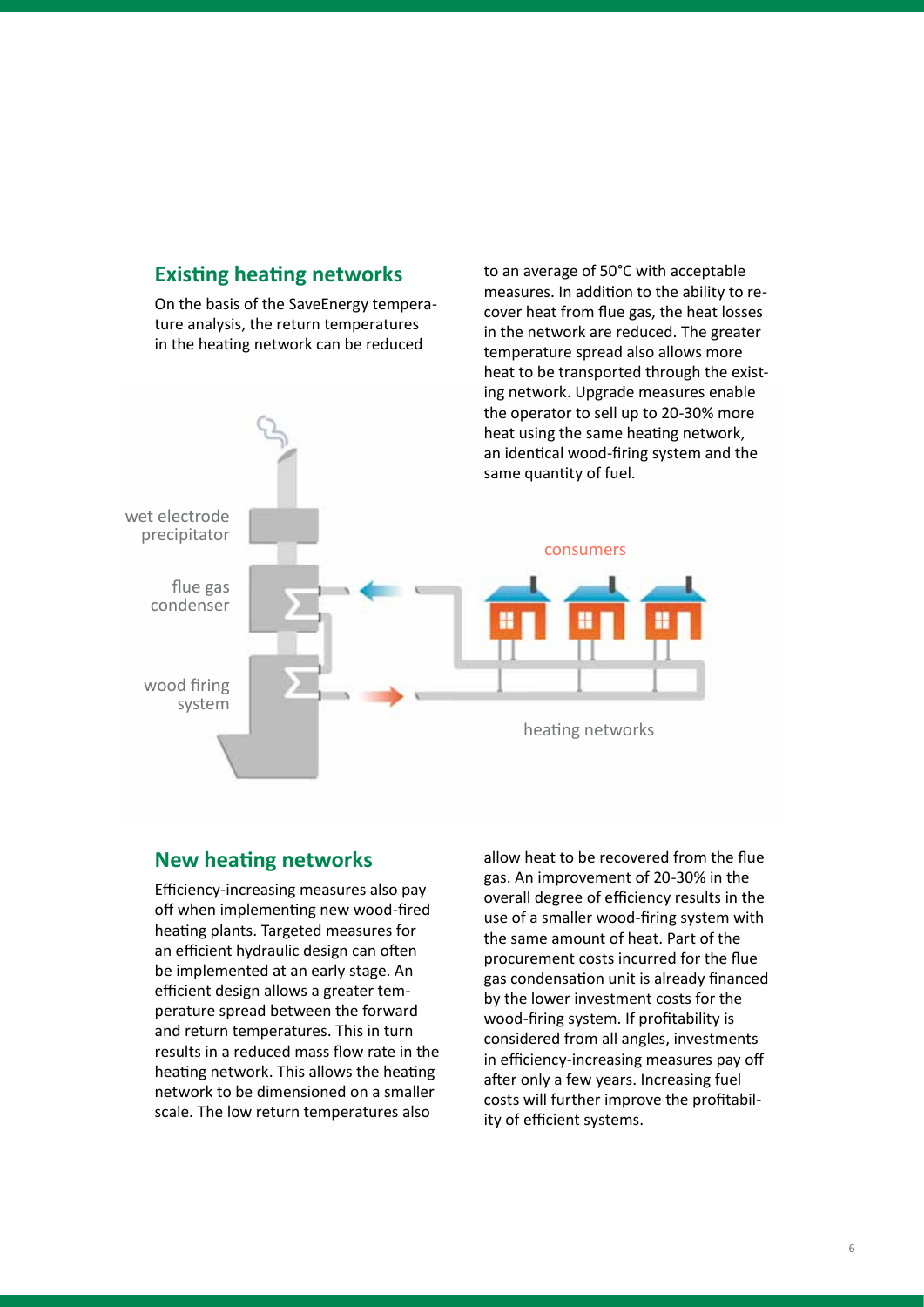# **Our products**

- SaveEnergy solutions have been specially developed to increase heat efficiency in compliance with top ecological standards.
- Thanks to its simple structure and high degree of standardisation, the availability of the sophisticated and robust SaveEnergy system meets the highest demands.
- The SaveEnergy system is modular in structure. It has been dimensioned to suit standardised operating ranges and is delivered as a turnkey solution. This has the benefit of clearer and simpler delivery thresholds and responsibilities.

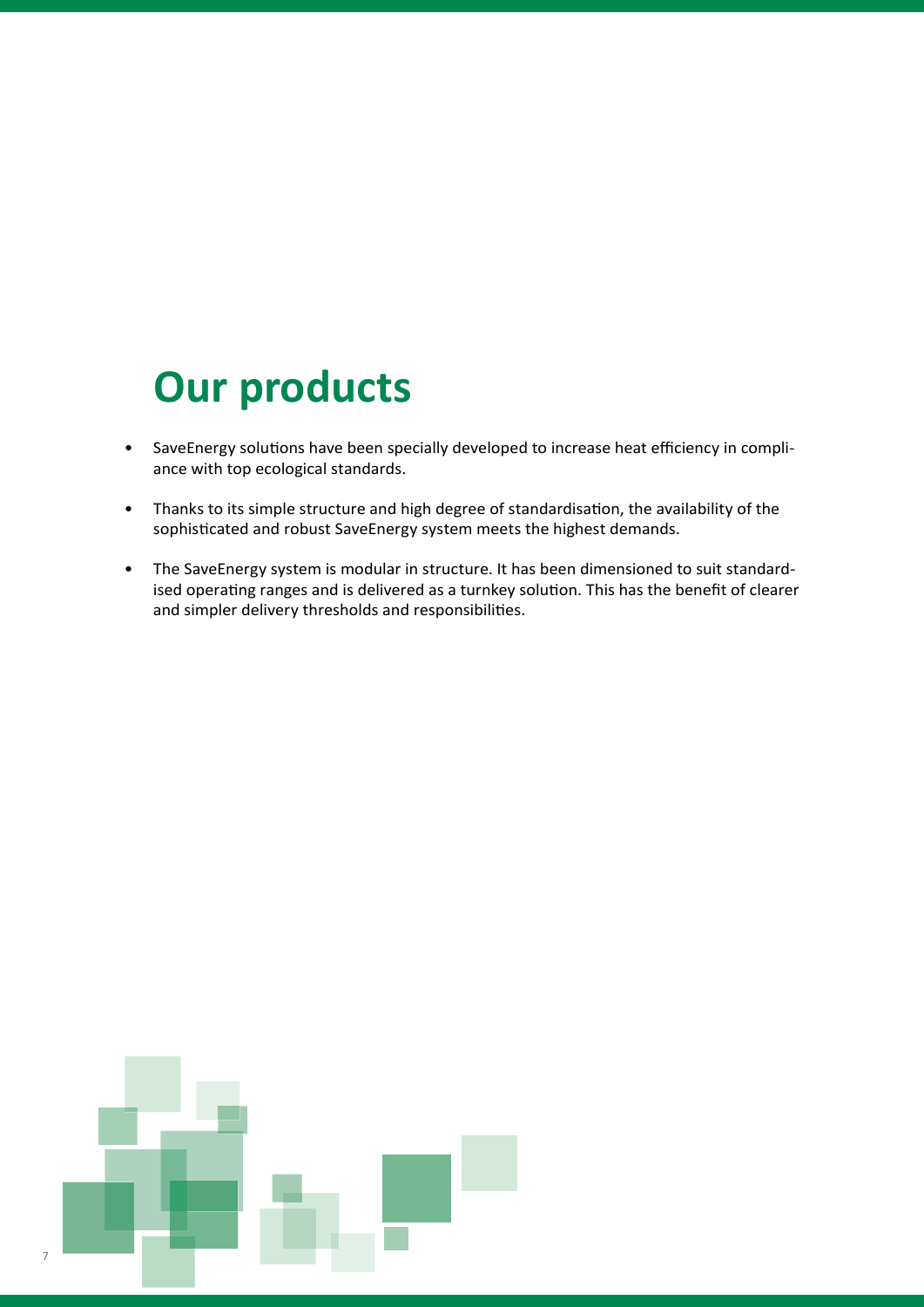SaveEnergy components are combined in accordance with customer requirements. All components are ideally matched. The centrepiece of the system is the SaveEnergy flue gas condenser. The SaveEnergy flue gas condenser recovers the remaining heat from the flue gas. In addition to heat recovery, the flue gas is simultaneously cleaned. The condensate from the flue gas condenser is processed by the SaveEnergy water treatment system for use in the process and for feeding into waste water. The solid is dried cleanly and without emissions in a single-use big bag for disposal. The SaveEnergy wet electrostatic precipitator cleans the flue gas for compliance with the highest emission requirements. With the SaveEnergy devaporiser, in sensitive areas the vapours produced when the flue gas is discharged into the atmosphere are avoided.

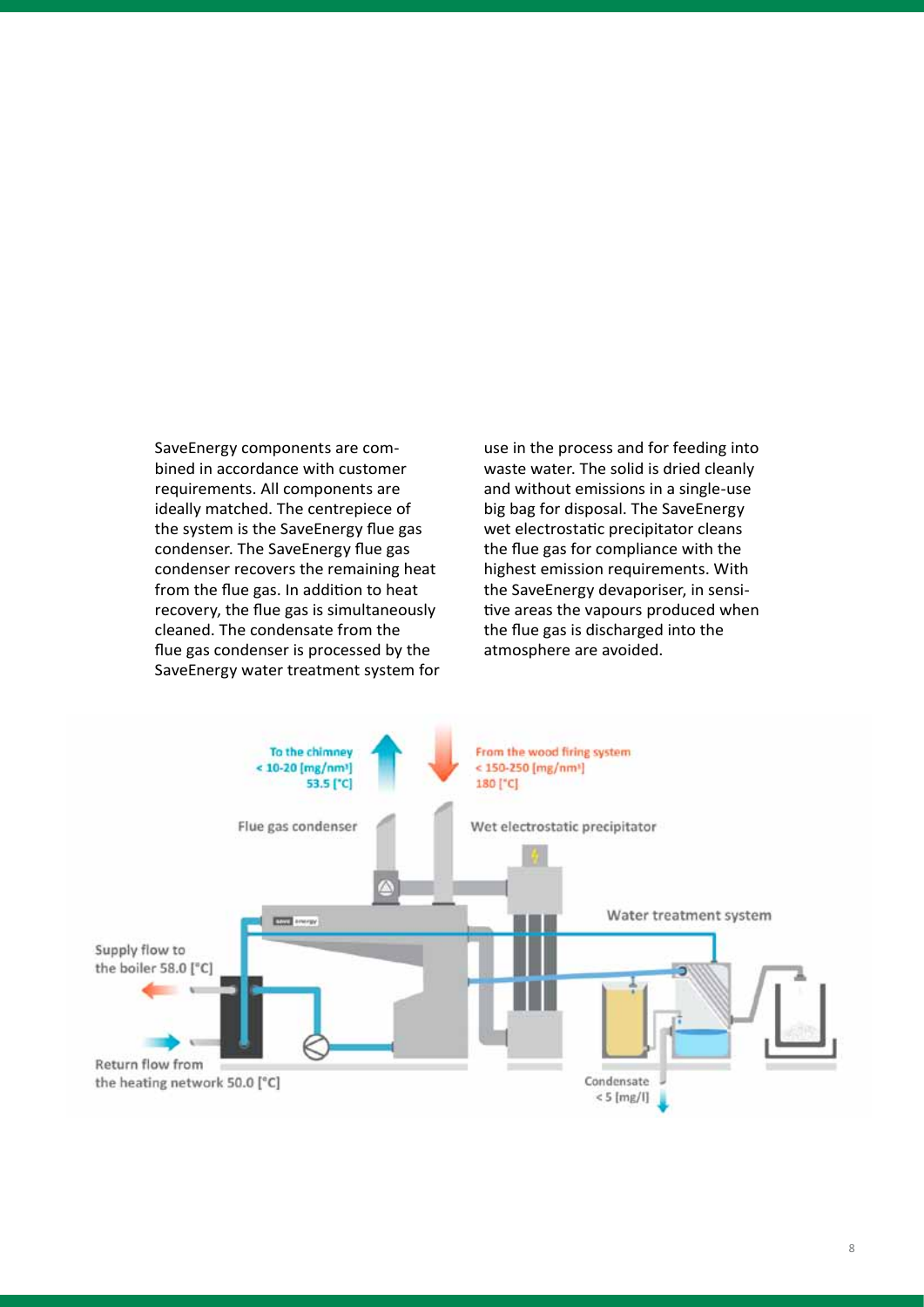# **Flue gas condenser**

The SaveEnergy flue gas condenser is a highly efficient system that recovers the sensitive, latent heat from polluted flue gas. The heat from the flue gas is extracted via the injected process water. In doing so, the sum of all water droplet surfaces creates a heat exchanger. This results in heat exchange surfaces that

are the size of several football pitches. The water droplets continuously reform. The SaveEnergy heat exchanger (water droplets) can neither become soiled nor corroded. This results in lowmaintenance, robust operation and sets top standards regarding availability and durability.

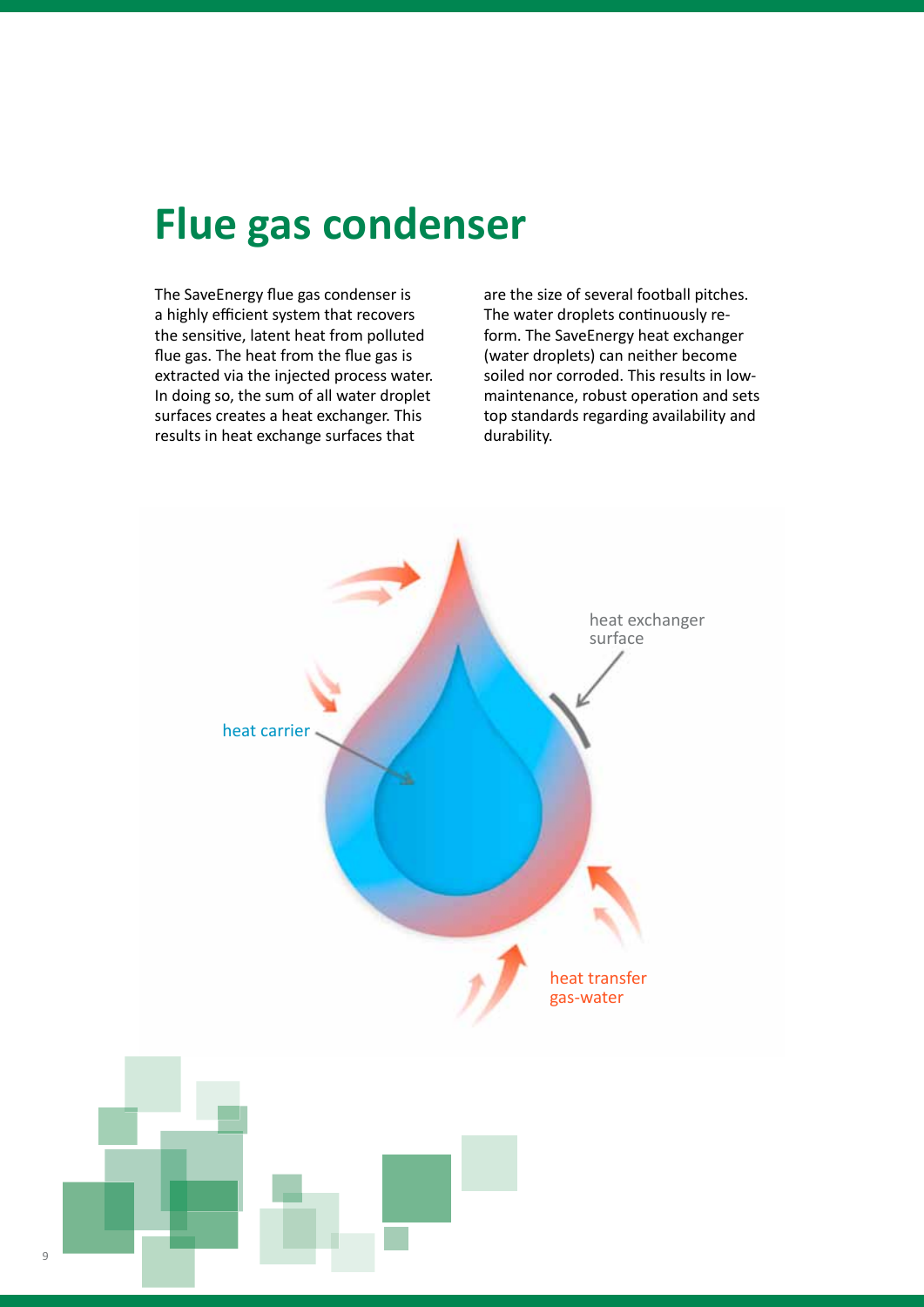## **The technology in detail**

In the SaveEnergy flue gas condenser, the sensitive, latent heat from the flue gas is recovered. In doing so, the heat from the flue gas is extracted via the injected process water. The surfaces of the many small water droplets assume the function of a mechanical heat exchanger. The heat from the flue gases is absorbed by the liquid and emitted via a plate heat exchanger to the heat consumer (e.g. fed into the heating network). The large heat exchanger surface (the sum of all droplet surfaces) guarantees a high level of efficiency in heat recovery. The flue gas is cooled down to 2–3°C above the temperature of the heat consumer. As there is no mechanical heat exchanger in the flue gas, the SaveEnergy condenser is not subject to soiling.

By cooling to below the dew point, the water from the flue gas condenses. The pH level of the condensate is neutralised and cleaned from the solids by the water treatment system. Only the cleaned condensate surplus is discharged into the sewage system. This means that the SaveEnergy condenser does not require any fresh water.

Thanks to the intensive injection of process water into the flue gas, the Save-Energy flue gas condenser assumes the function of a flue gas scrubbing system. Here, coarse dust particles in the flue gas are bound to the surface of the liquid by the inertial forces. They are then transported into the water treatment system via the process water. The preliminary cleaning of the flue gas to remove coarse dust particles is crucial for the efficient functioning of the SaveEnergy wet electrostatic precipitator, which discharges the small dust particles from the flue gas downstream.

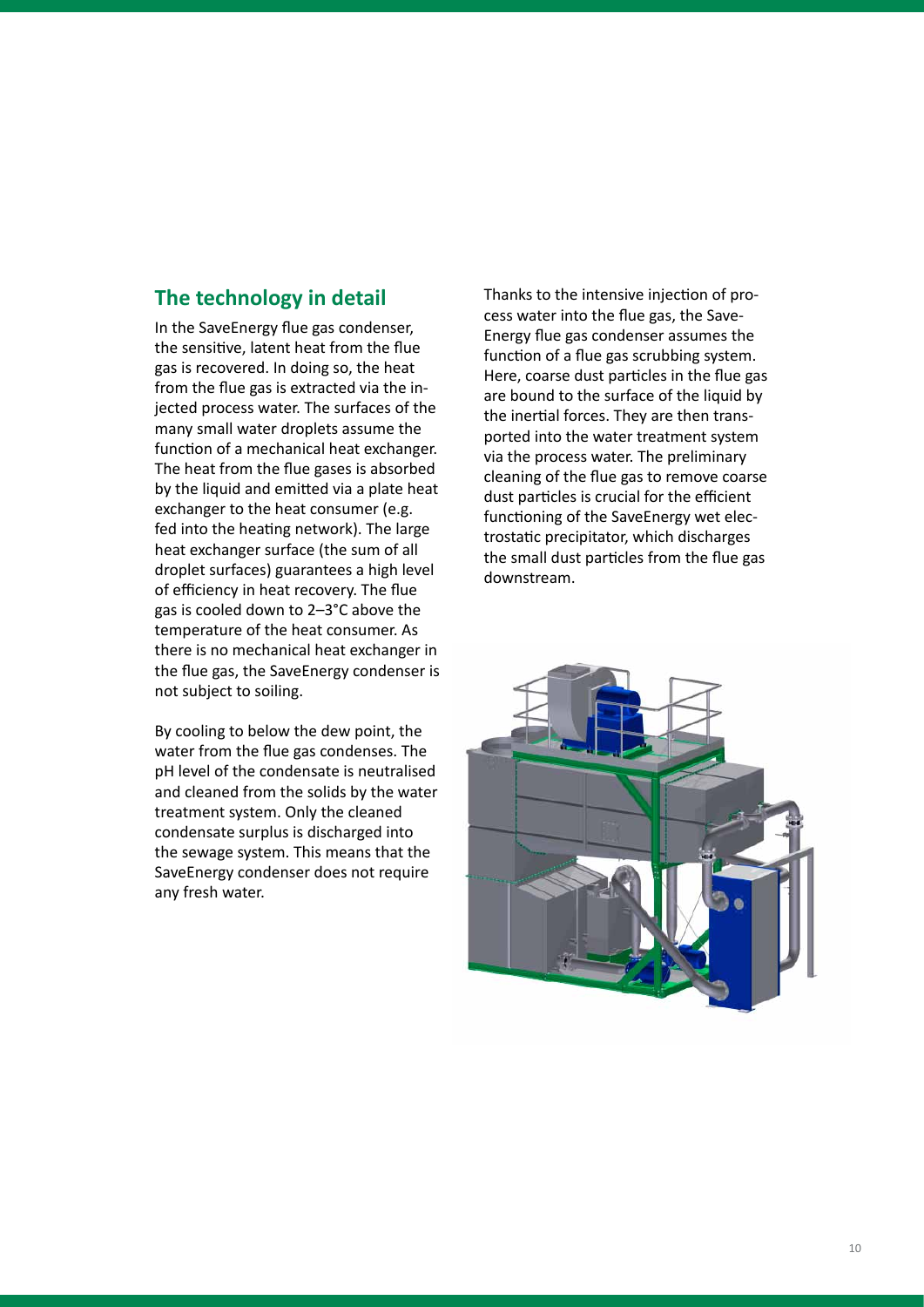# **Wet electrostatic precipitator**

- The SaveEnergy wet electrostatic precipitator is a high-capacity separator. The wet procedure guarantees dust emissions of below 10 mg/nm<sup>3</sup> at an availability of around 99%.
- The separator pipes are predominantly cleaned in a natural process via the condensate film forming on the surfaces of the separator pipes. No mechanical installations are required for cleaning. This results in low-maintenance, robust operation and sets top standards regarding availability and durability.
- The SaveEnergy wet electrostatic precipitator is arranged downstream of the flue gas condenser. The cooled flue gas has a reduced volume. This means that the SaveEnergy wet electrostatic precipitator is compact and thus saves on space.

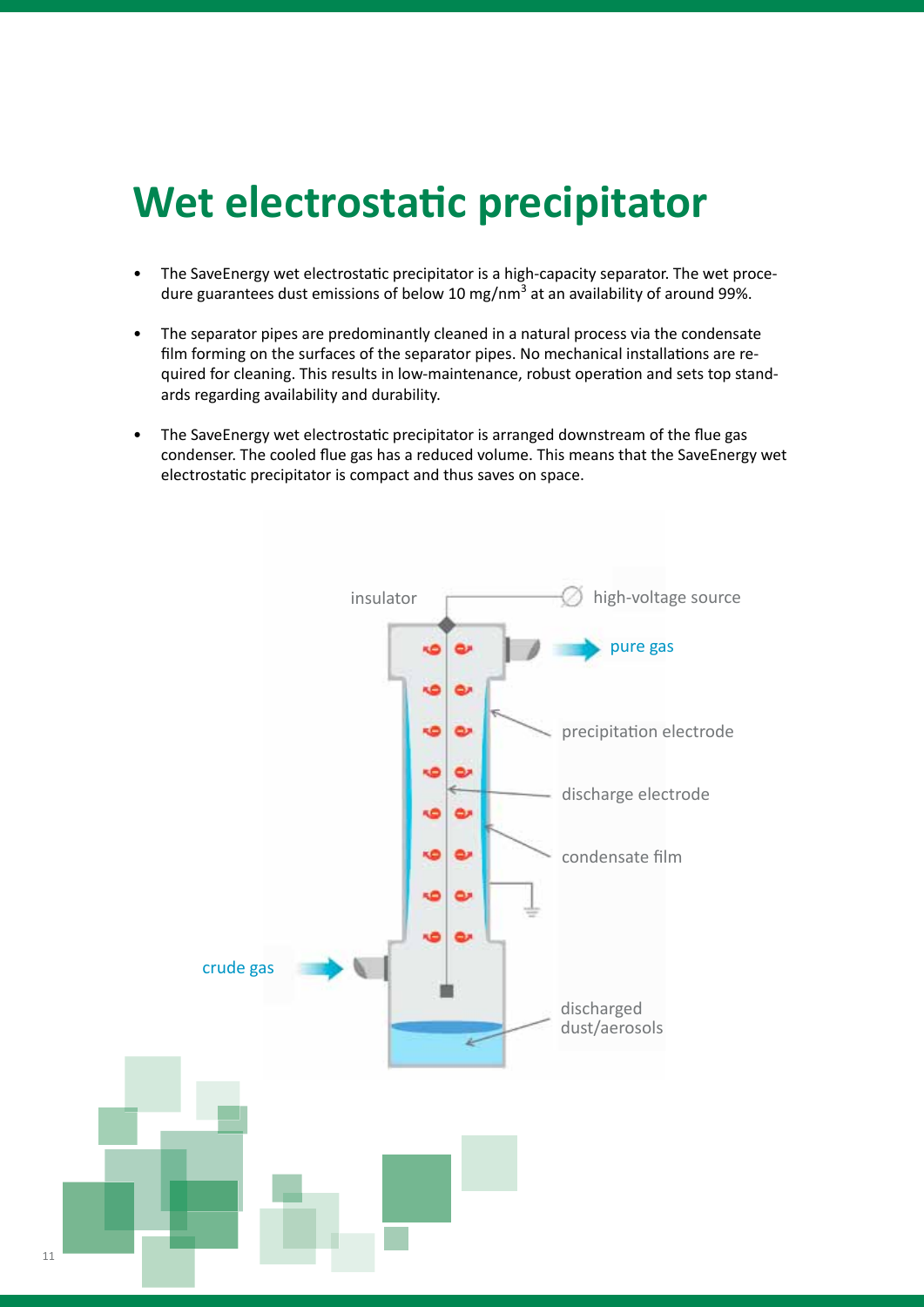## **The technology in detail**

In the SaveEnergy wet electrostatic precipitator, the solids are separated from the flue gas by the impact of an electric field. The electrically neutral dust particles are charged by emission electrodes. The impact of the electrical forces transports the particles towards the precipitation electrode and thereby discharges them from the gas flow.

The SaveEnergy wet electrostatic precipitator is designed as a pipe separator. The sheath surfaces act as precipitation electrodes. The flue gas condenses on the free-standing sheath surfaces. The solids are continuously transported to the water treatment system via the condensate. This makes the wet electrode precipitator self-cleaning and insensitive to soiling. Thanks to this self-cleaning design, there is no need for a mechanical tapping device to clean the precipitation electrodes. This also results in a far lower maintenance requirement.

Thanks to the upstream SaveEnergy flue gas condenser, the flue gas is cooled down. The flue gas enters the wet electrode precipitator at a temperature of about 50°C in a fully saturated state. These low temperatures result in a reduced volume flow. This permits the compact design of the SaveEnergy wet electrode precipitator.

As the wet electrode precipitator is operated in a 'wet' condition in all operating modes, there is no risk of the dew point being undershot in partial load mode. In the dry separation procedure, if the dew point is undershot the precipitation electrodes gum up. In all modes the SaveEnergy wet electrode precipitator guarantees a maximum separation degree and thereby compliance with the highest ecological standards, which fall greatly below the legal requirements.

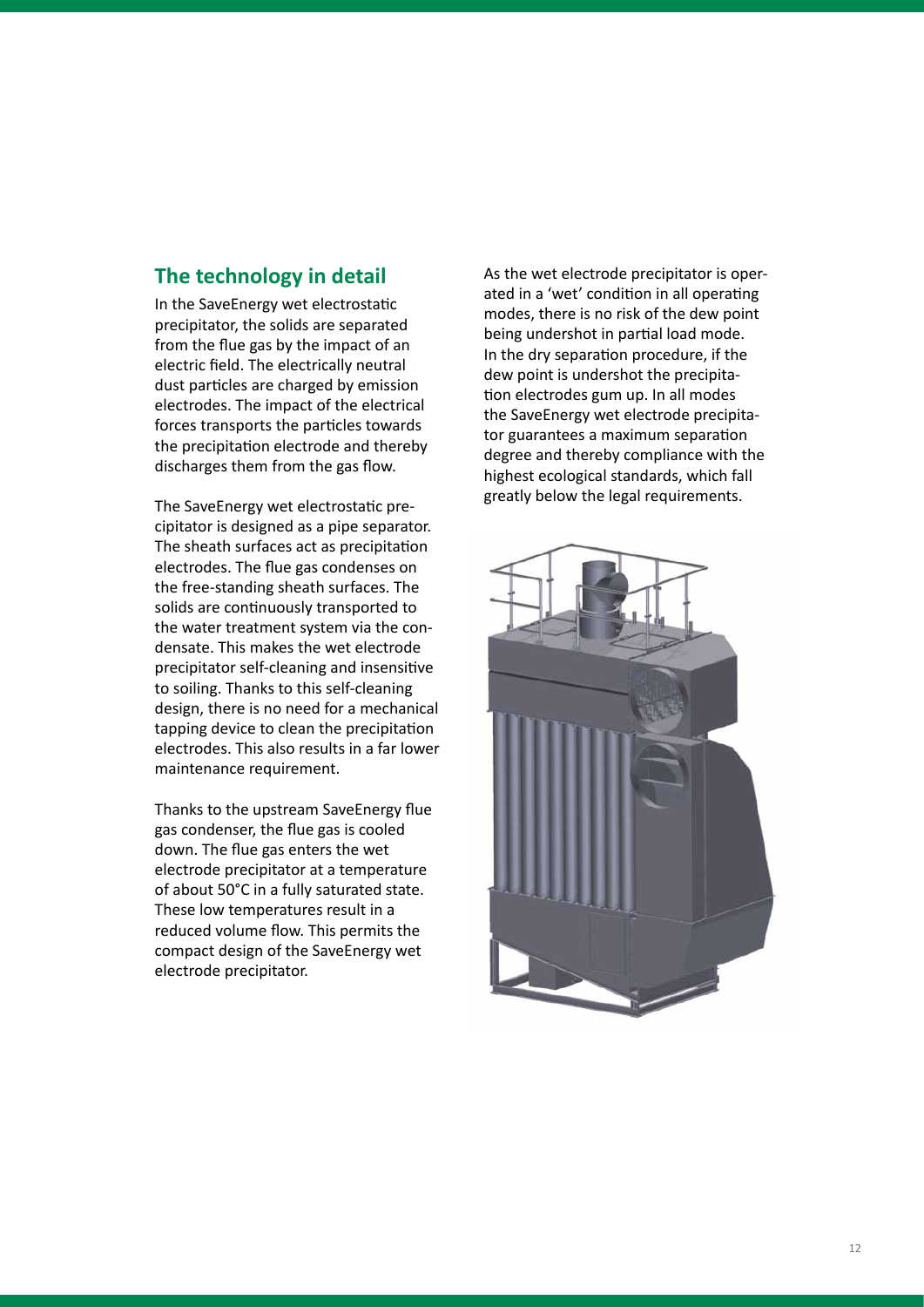## **Water treatment system**

The SaveEnergy water treatment system cleans the condensate from the solids. The amount of contained solids is less than 5 mg/l after the SaveEnergy water treatment system. Part of the cleaned condensate is returned to the flue gas condenser as process water. The surplus condensate is directed into the sewage system. The SaveEnergy water treatment system is fully automatic and requires very low maintenance.

In the SaveEnergy water treatment system, the condensate is cleaned in a two-level process. At the first level the

soiled condensate is directed through a lamella separator. The force of gravity causes the majority of the solids to be deposited. At the second level the pre-cleaned condensate seeps through a sand filter, where the remaining solids are filtered out of the condensate. The sand filter is cleaned automatically. The cleaned condensate is collected in the clean water tank. Surplus condensate is directed into the sewage system.

### **Sludge drying**

The solid is dried from the water treatment system in a single-use big bag. The solid is cleanly packaged and can be disposed of in a dry form.

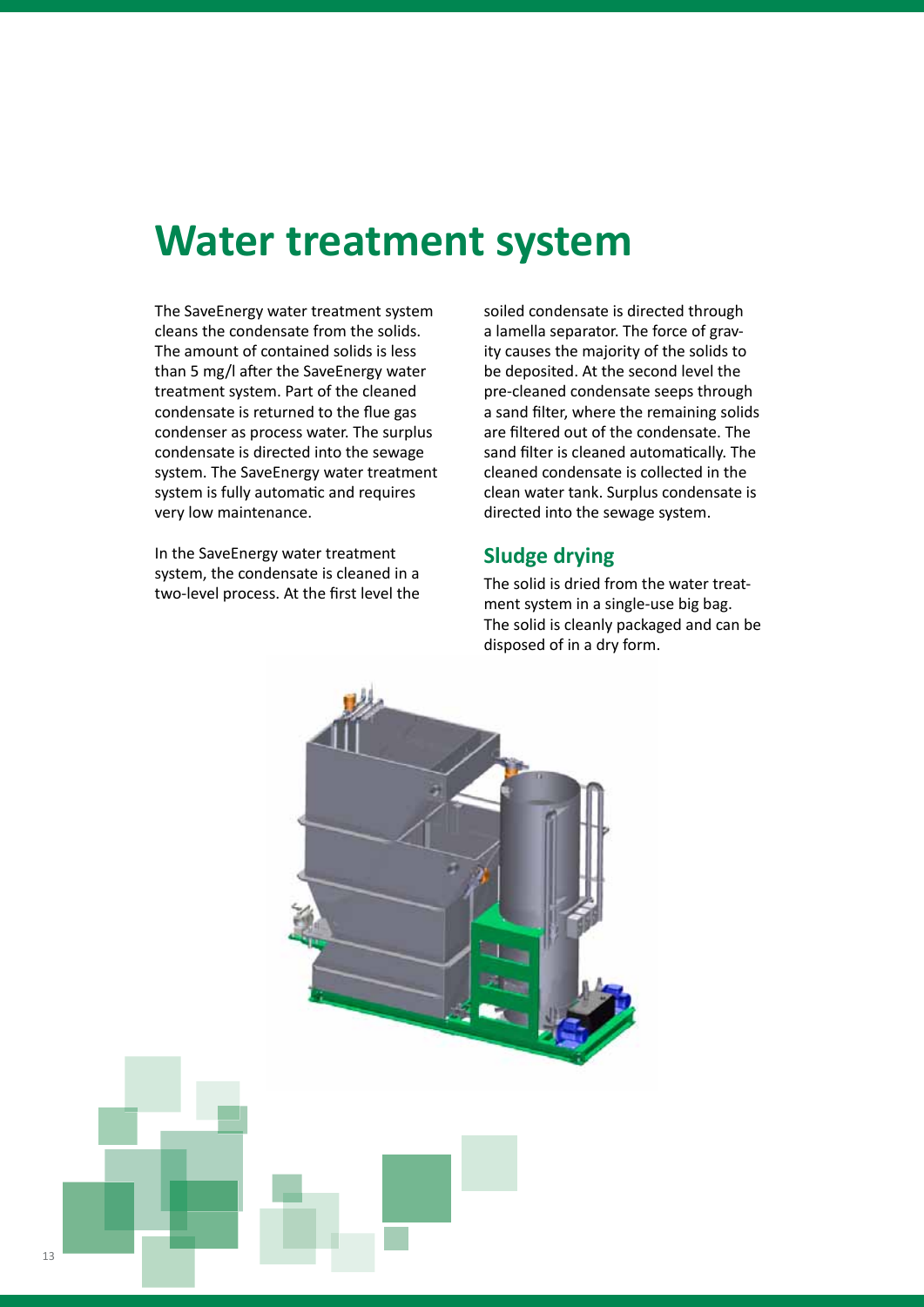## **Temperature management**

Older community heating systems in particular have high return temperatures of above 60°C in some cases. This can be caused by hydraulic short-circuits or badly controlled network pumps, for example.

In Scandinavia the heating networks have been consistently optimised for many years. A large-scale study has examined the average forward and return temperatures of 129 heating networks.

According to this, the average return temperature across all heating networks was an average 48.2°C.

In heating networks with unsuitable return temperatures, 'bad' consumers can be identified using the SaveEnergy temperature management system. The SaveEnergy temperature analysis derives a specific plan of measures for the optimisation of the heating network on the basis of a profitability analysis.

# **Devaporiser**

The SaveEnergy devaporiser prevents the formation of vapours when the flue gas is discharged into the atmosphere. In this process, the flue gas is directed through a cross-flow heat exchanger. The flue gas is further condensed in this cross-flow heat exchanger. The heat from the flue gas is discharged into the devaporised air. Devaporised air is ambient air that is directed through the cross-flow heat exchanger by axial fans.

The two gases (flue gas and devaporised air) are mixed together. When this mixed gas is discharged into the atmosphere, the saturated vapour line is not undershot. This means that no visual vapours can be seen downstream of the SaveEnergy devaporiser.